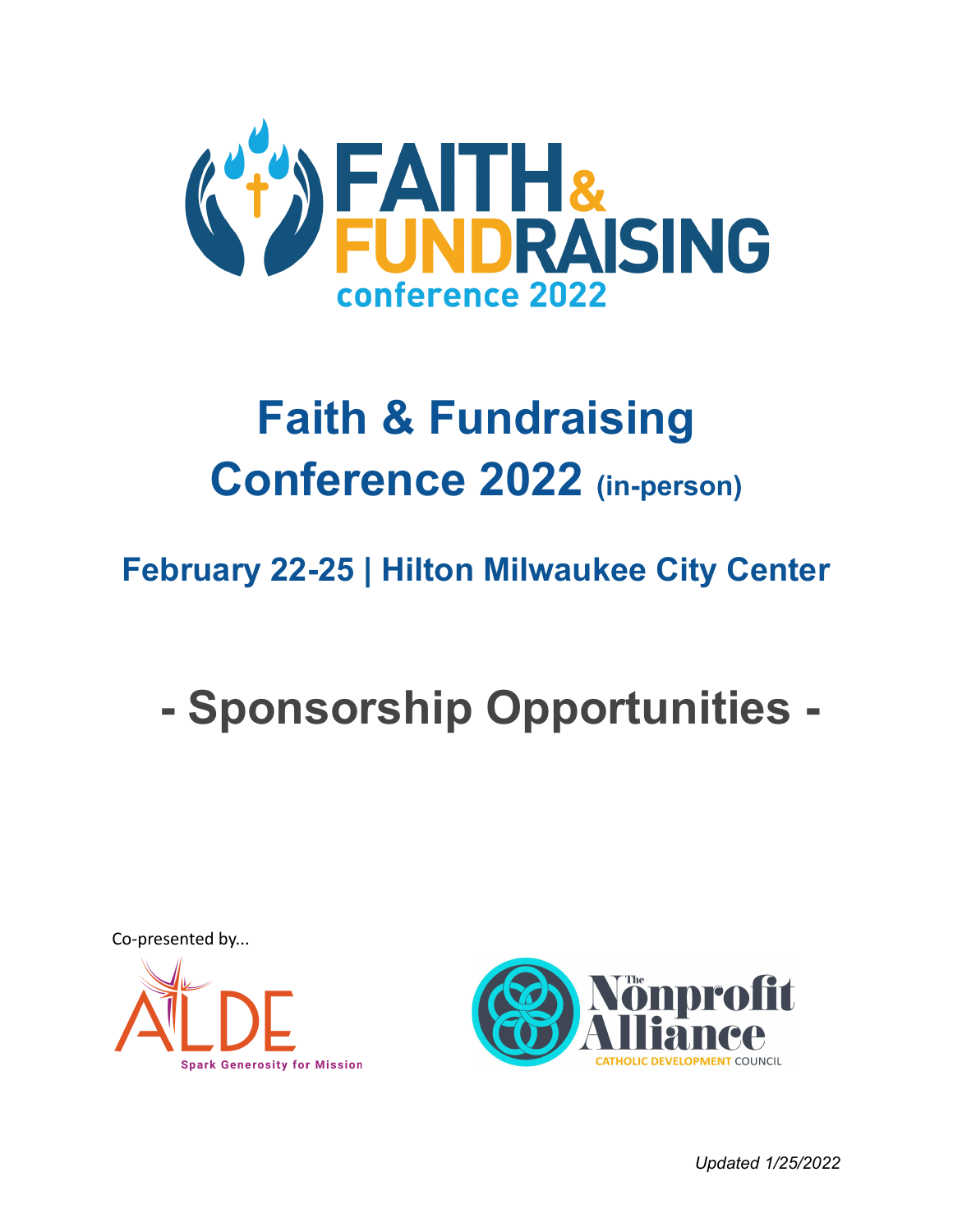## **Faith & Fundraising Conference 2022**

#### **Why Sponsor?**

- Unique opportunity to engage with two organizations (Catholic Development Council and ALDE). Two conferences in one! **Faith & Fundraising 2022, Milwaukee, WI.**
- Place your company's brand on sponsorship opportunities for Faith & Fundraising: Feb. 22-25, 2022.
- Generate leads using the Whova App!
- Your message will reach approximately **350 leaders in the nonprofit sector** from the US, Canada, and beyond.
- Worthwhile investment and wide array of opportunities to engage with those serving in the faith-based fundraising community.
- Excellent downtown Milwaukee location.
- Opportunity to engage and participate in the conference breakout sessions and keynote presentations.

#### **We will help you connect your products and services to leaders who need them:**

Executive Director CEO Special Event Coordinator Chief Development Officer Major Gift Officer Director of Communications Director of Marketing Board Member **Consultant** 

Annual Fund Director Social Services Agencies Higher Education/Seminaries Outdoor Ministry Congregations Foundations Financial Services Consultants Arts/Culture Health Care/Senior Living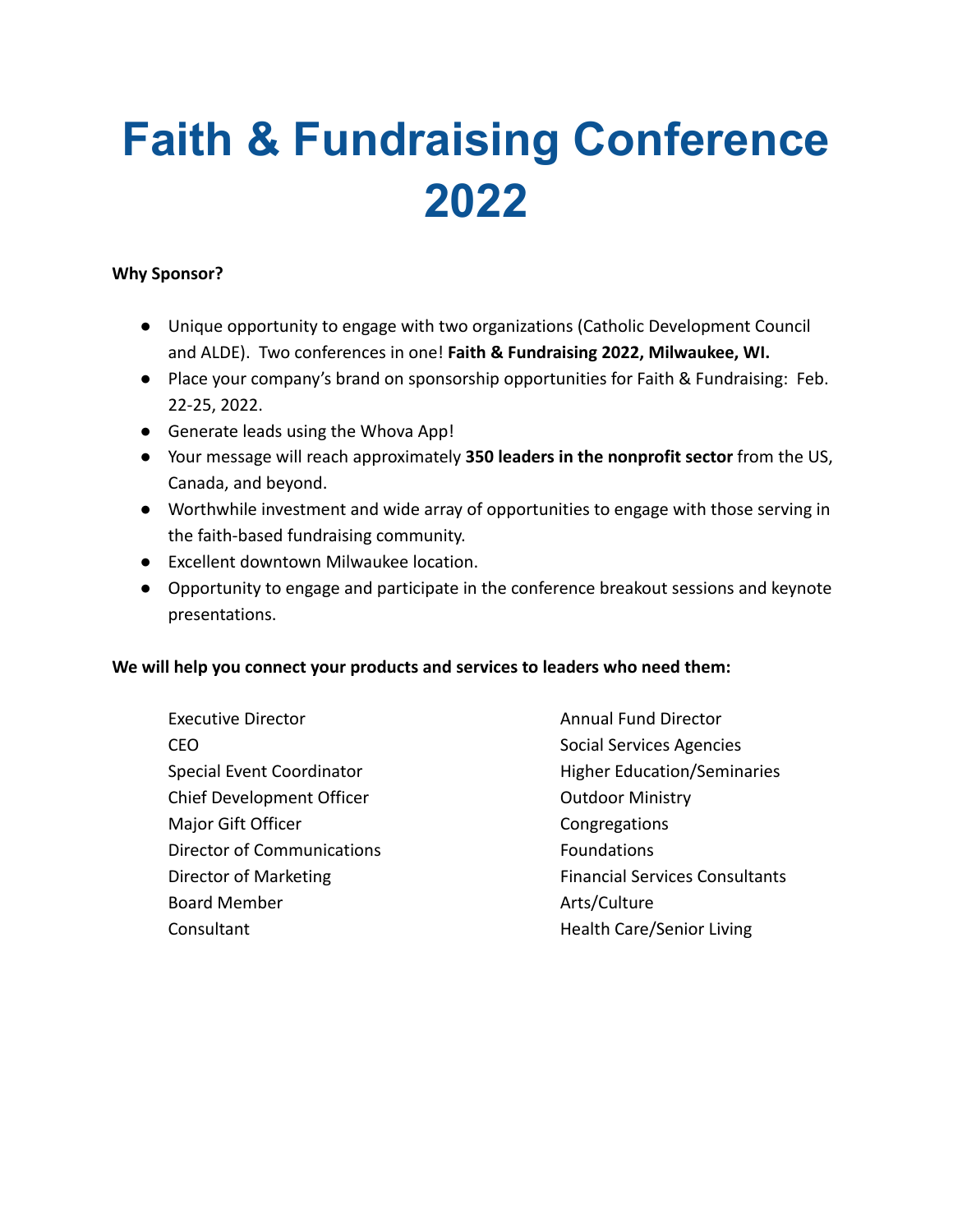# **Faith & Fundraising Conference** 2022

|                                         |         | Qty                 | Speak<br>ing<br>Opp | Logo<br>on<br>Web-<br>site | Logo<br>on<br><b>Digital</b><br>App | Logo &<br>Thank<br>you on<br>Social<br>Media | Exhib<br>itor<br>Table | One<br>Conf<br>Registr<br>ation | Email<br>List to<br>Attende<br>es |
|-----------------------------------------|---------|---------------------|---------------------|----------------------------|-------------------------------------|----------------------------------------------|------------------------|---------------------------------|-----------------------------------|
| Welcome &<br>Registration               | \$5,000 | 2-SOLD              | X                   | X                          | X                                   | $\pmb{\times}$                               | $\pmb{\chi}$           | X                               | $\pmb{\times}$                    |
| <b>Awards Banquet</b>                   | \$5,000 | 2-SOLD              | $\pmb{\times}$      | $\pmb{\times}$             | X                                   | $\pmb{\times}$                               | $\pmb{\mathsf{X}}$     | X                               | $\pmb{\times}$                    |
| Lanyards                                | \$5,000 | 2-SOLD              |                     | X                          | X                                   | X                                            | X                      | X                               | $\pmb{\times}$                    |
| <b>Door Hanger</b>                      | \$5,000 | 2-SOLD              |                     | X                          | X                                   | X                                            | X                      | $\pmb{\mathsf{X}}$              | X                                 |
| <b>Exhibit Hall</b>                     | \$4,000 | $\overline{2}$      |                     | X                          | X                                   | X                                            | $\pmb{\mathsf{X}}$     | X                               | X                                 |
| Keynote 1: Andy<br><b>Bales</b>         | \$6,000 | 1-SOLD              | X                   | X                          | X                                   | $\pmb{\times}$                               | $\pmb{\times}$         | $\pmb{\times}$                  | $\pmb{\times}$                    |
| Keynote 2: Krish<br>Vignarajah          | \$6,000 | $\mathbf{1}$        | X                   | X                          | X                                   | $\pmb{\times}$                               | $\pmb{\times}$         | X                               | $\pmb{\times}$                    |
| Keynote 3: Dr.<br><b>Tyrone Freeman</b> | \$6,000 | $\mathbf{1}$        | X                   | X                          | X                                   | $\pmb{\times}$                               | $\pmb{\mathsf{X}}$     | $\pmb{\times}$                  | $\pmb{\times}$                    |
| Keynote 4: Fr.<br><b>Don Senior</b>     | \$6,000 | $\mathbf{1}$        | $\pmb{\mathsf{X}}$  | $\pmb{\times}$             | $\pmb{\times}$                      | $\boldsymbol{\mathsf{x}}$                    | $\pmb{\times}$         | $\pmb{\times}$                  | $\pmb{\times}$                    |
| <b>Host a Meal</b>                      | \$6,000 | 3 Total,<br>2 Avail | X                   | X                          | X                                   | $\pmb{\times}$                               | $\pmb{\times}$         | $\pmb{\times}$                  | $\pmb{\times}$                    |
| <b>Conference App</b>                   | \$4,000 | <b>4-SOLD</b>       |                     | X                          | X                                   | X                                            | $\pmb{\mathsf{X}}$     | $\pmb{\times}$                  | $\pmb{\times}$                    |
| Wifi                                    | \$4,000 | +SOLD               |                     | $\pmb{\mathsf{x}}$         | $\pmb{\mathsf{X}}$                  | $\pmb{\mathsf{x}}$                           | $\pmb{\mathsf{X}}$     | $\pmb{\mathsf{x}}$              | $\pmb{\mathsf{X}}$                |
| <b>Tote Bag</b>                         | \$4,000 | +SOLD               |                     | X                          | X                                   | X                                            | X                      | X                               | X                                 |
| Hotel Keys                              | \$4,000 | +SOLD               |                     | $\pmb{\mathsf{X}}$         | $\pmb{\mathsf{X}}$                  | X                                            | X                      | X                               | $\pmb{\mathsf{X}}$                |
| <b>Printed Pocket</b><br>Guide          | \$4,000 | <b>+SOLD</b>        |                     | $\pmb{\mathsf{X}}$         | $\pmb{\mathsf{X}}$                  | $\pmb{\mathsf{X}}$                           | $\pmb{\mathsf{X}}$     | $\pmb{\mathsf{X}}$              | $\pmb{\mathsf{X}}$                |